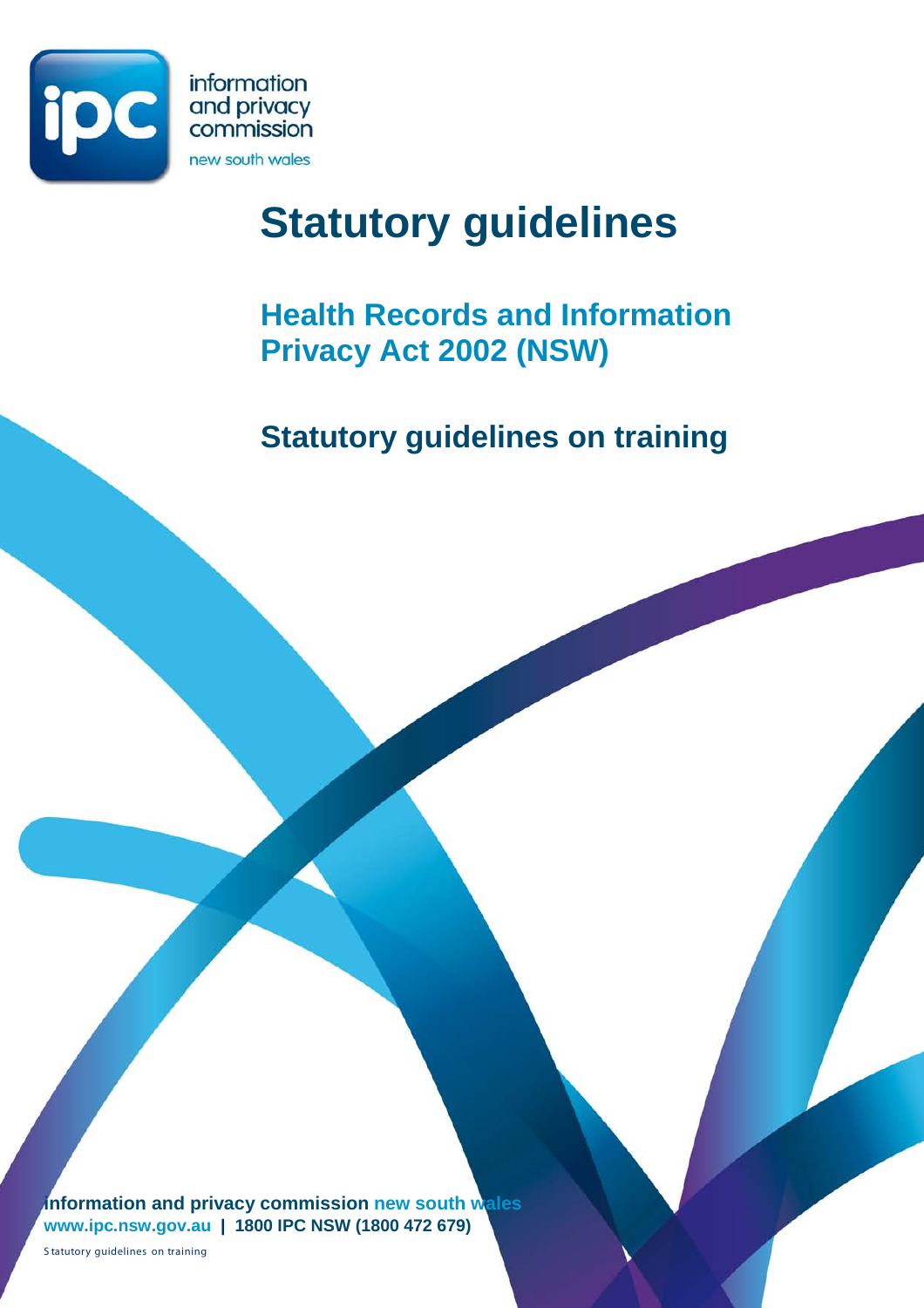## **Contents**

| 1.1                                                                                                     |  |  |  |  |  |
|---------------------------------------------------------------------------------------------------------|--|--|--|--|--|
| 1.2                                                                                                     |  |  |  |  |  |
| 1.3                                                                                                     |  |  |  |  |  |
| Some examples of where the 'training exemption' and the statutory guidelines on training might apply 10 |  |  |  |  |  |
|                                                                                                         |  |  |  |  |  |
|                                                                                                         |  |  |  |  |  |
|                                                                                                         |  |  |  |  |  |

**The statutory guidelines were issued in 2004 by former NSW Acting Privacy Commissioner John Dickie.**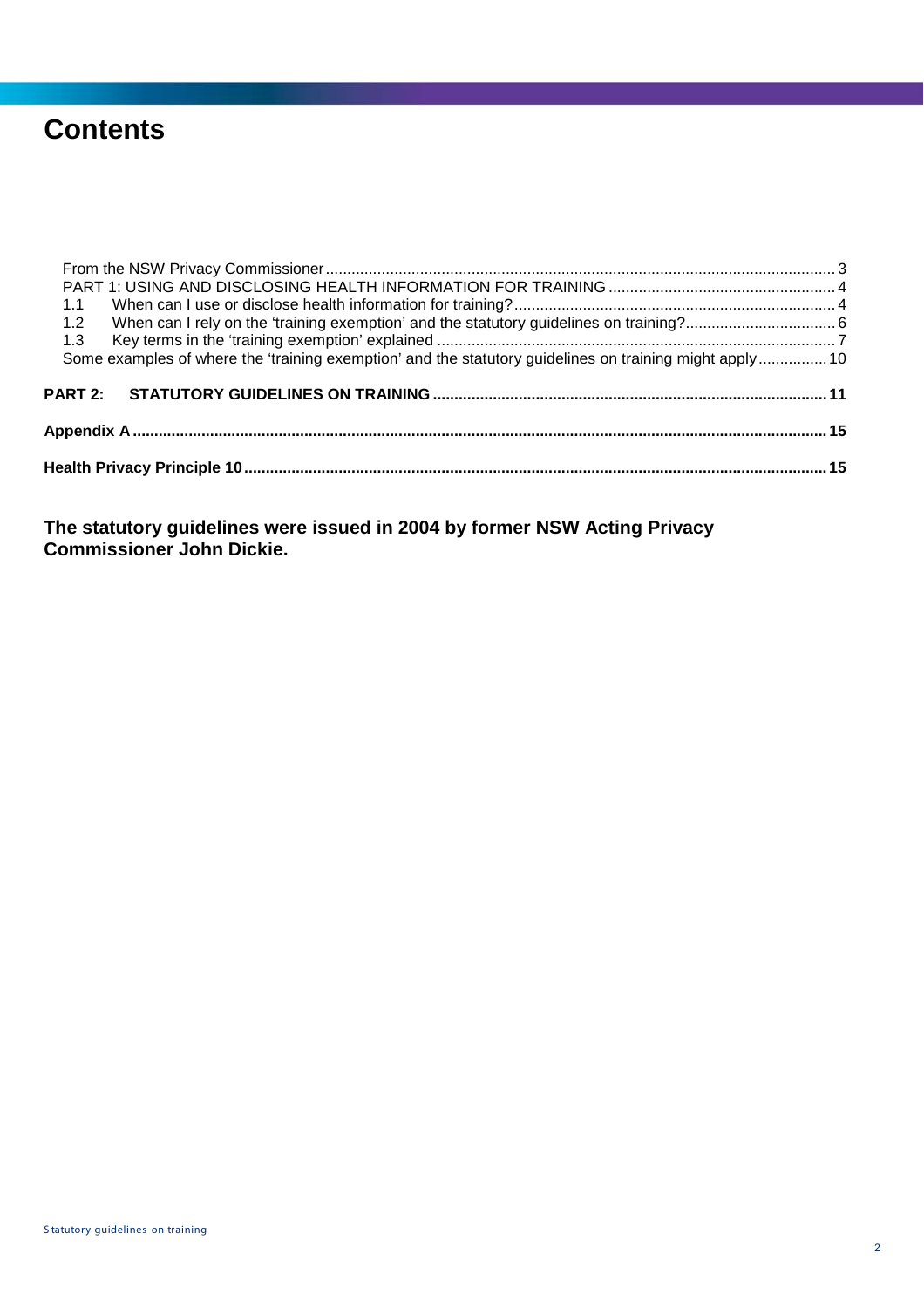## <span id="page-2-0"></span>**From the NSW Privacy Commissioner**

The *Health Records and Information Privacy Act 2002 (NSW)* (the HRIP Act) creates a scheme to regulate the collection and handling of health information by public and private sector organisations in New South Wales. It applies to every organisation that is a health service provider or collects, holds or uses health information.

It aims to promote fair and responsible handling of health information by:

- protecting the privacy of an individual's health information held in the public and private sectors
- enabling individuals to gain access to their health information
- providing an accessible framework for resolving complaints about the handling of health information.

The objects of the HRIP Act are to:

- balance the public interest in protecting the privacy of health information with the public interest in the legitimate use of that information
- enhance the ability of individuals to be informed about their health care
- promote the provision of quality health services.

The HRIP Act contains 15 Health Privacy Principles (HPPs). These HPPs are the key to the HRIP Act. They are legal obligations that describe what organisations must do when they collect, store, use or disclose health information.

This publication outlines the requirements for the use and disclosure of health information for training. It has been prepared after public consultation. You should read it in conjunction with the HRIP Act and the Office of the Privacy Commissioner NSW 'User Manual: Handbook to Health Privacy'. If you are from the public health system, you should also read it in conjunction with the NSW Health Department's 'Privacy Manual'.

Part 1 explains some of the issues you need to consider when using and disclosing health information for training. It also includes a checklist and examples to help you decide what you should do in different circumstances.

Part 2 contains the statutory guidelines on training. You must comply with these statutory guidelines on training if you are seeking to use or disclose health information relying on the 'training exemption' in HPP 10(1)(e) or 11(1)(e). These statutory guidelines on training are issued under section 64 of the HRIP Act.

If you need any further information, please contact Office of the Privacy Commissioner NSW on (02) 8019 1600.

**John Dickie, Acting Privacy Commissioner 1 September 2004**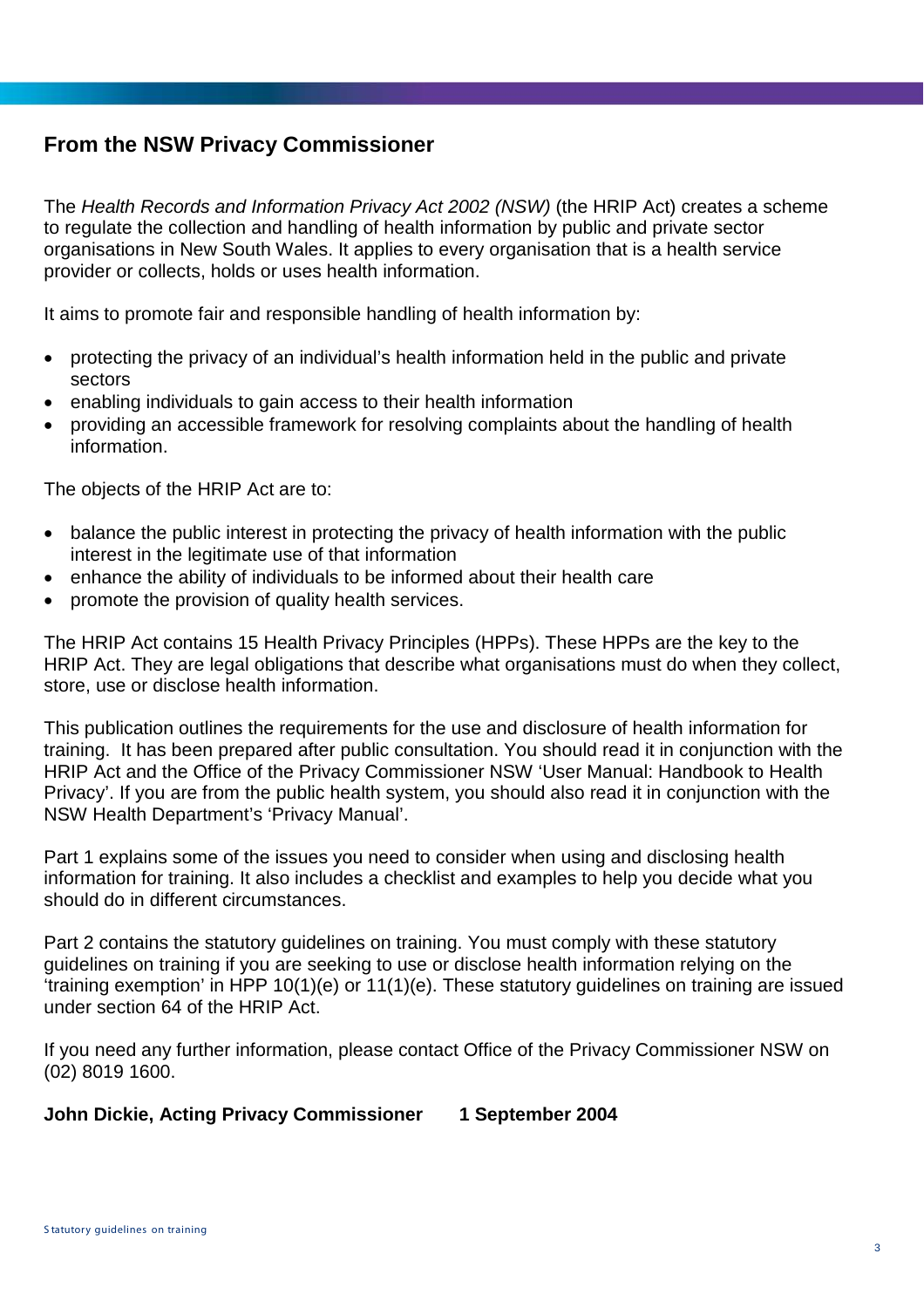## <span id="page-3-0"></span>**PART 1: USING AND DISCLOSING HEALTH INFORMATION FOR TRAINING**

## <span id="page-3-1"></span>**1.1 When can I use or disclose health information for training?**

This checklist will tell you when you can use and disclose health information for training, and whether you need to comply with the statutory guidelines on training. The checklist assumes that:

- the information you are proposing to use or disclose is 'personal information' that is, information about an individual whose identity can reasonably be ascertained from the information
- the information you are proposing to use or disclose is 'health information'
- you are covered by the HRIP Act

1. Could the purpose of the training be served by using or disclosing de-identified information?

| Yes | You should use or disclose de-identified information only.                        |
|-----|-----------------------------------------------------------------------------------|
|     | If you de-identify the information then you do not need to read any further, and  |
|     | you do not need to comply with the statutory guidelines on training.              |
|     | [Note: although the process of de-identifying health information is a use of the  |
|     | information by the organisation for the purposes of training, it does not need to |
|     | be conducted in accordance with the statutory guidelines on training]             |
| No  | Go to question 2.                                                                 |

2. Are you proposing to use or disclose the health information with the consent of the individual(s) concerned?

| Yes       | You can use or disclose the health information relying on the 'consent'<br>exemption' in HPP $10(1)(a)$ or $11(1)(a)$ .<br>You do not need to read any further, and do not need to comply with the<br>statutory guidelines on training. |
|-----------|-----------------------------------------------------------------------------------------------------------------------------------------------------------------------------------------------------------------------------------------|
| <b>No</b> | Go to question 3.                                                                                                                                                                                                                       |

*Best practice tip: Wherever possible, you should seek the consent of the person. Use or disclosure authorised by the person is almost always to be preferred to relying on one of the other exemptions, provided the consent is freely given and informed. It is important that the person does not feel pressured to participate.*

3. Was the health information collected for the primary purpose of the training?

| Yes       | You can use or disclose the health information for the training relying on HPP<br>$10(1)$ or $11(1)$ .<br>You do not need to read any further, and do not need to comply with the<br>statutory guidelines on training. |
|-----------|------------------------------------------------------------------------------------------------------------------------------------------------------------------------------------------------------------------------|
| <b>No</b> | Go to question 4.                                                                                                                                                                                                      |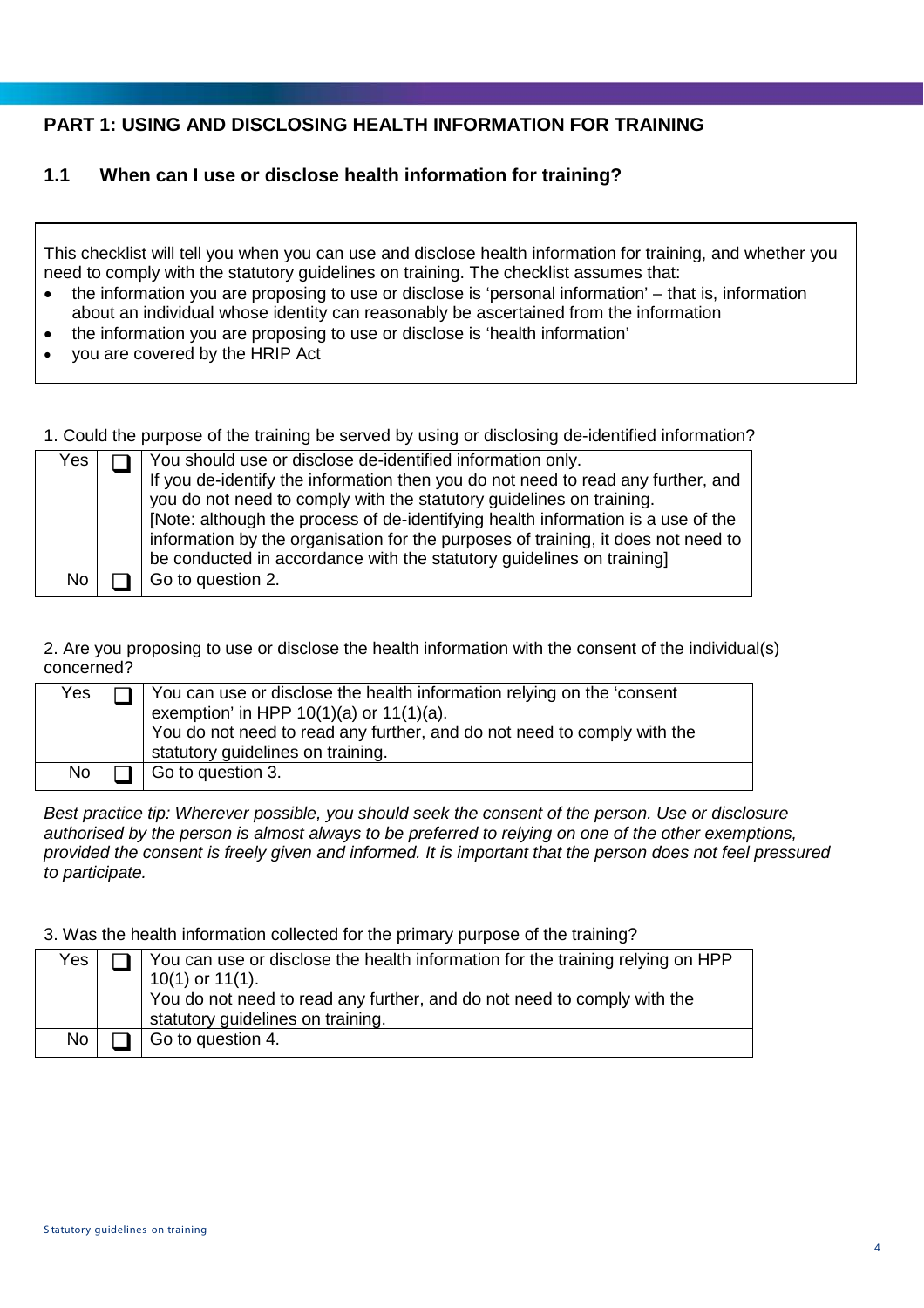4. Is the training directly related to the primary purpose for which the health information was collected and would the person reasonably expect you to use or disclose their health information for the training?

| Yes ' | You can use or disclose the health information for the training relying on the<br>'direct relation exemption' in HPP $10(1)(b)$ or $11(1)(b)$ .<br>You do not need to read any further, and do not need to comply with the<br>statutory guidelines on training. |
|-------|-----------------------------------------------------------------------------------------------------------------------------------------------------------------------------------------------------------------------------------------------------------------|
| No    | Go to question 5.                                                                                                                                                                                                                                               |

*For example:*

- *Where a health service provider trains its receptionist, the use of the patient's file for the purposes of the training might be considered a directly related purpose within the reasonable expectations of the person. As long as the health information used is only strictly what is necessary for the training.*
- *Where the person has been informed that their personal information will be used or disclosed for training as part of the admission procedure in the hospital, this would generally be considered a directly related secondary purpose within the reasonable expectations of the person.*

5. Can you rely on the 'training exemption' to use or disclose the health information?

| Yes       | You can use or disclose health information relying on the 'training exemption'<br>in HPP $10(1)(e)$ or $11(1)(e)$ if you:<br>meet the four exemption criteria in Part 1.2 of this publication and<br>$\bullet$<br>comply with the statutory guidelines on training in Part 2 of this<br>$\bullet$<br>publication |
|-----------|------------------------------------------------------------------------------------------------------------------------------------------------------------------------------------------------------------------------------------------------------------------------------------------------------------------|
|           | You should read on.                                                                                                                                                                                                                                                                                              |
| <b>No</b> | You cannot use or disclose the health information for the training.                                                                                                                                                                                                                                              |
|           | (Unless you have identified another exemption in the HRIP Act that permits<br>you to do so)                                                                                                                                                                                                                      |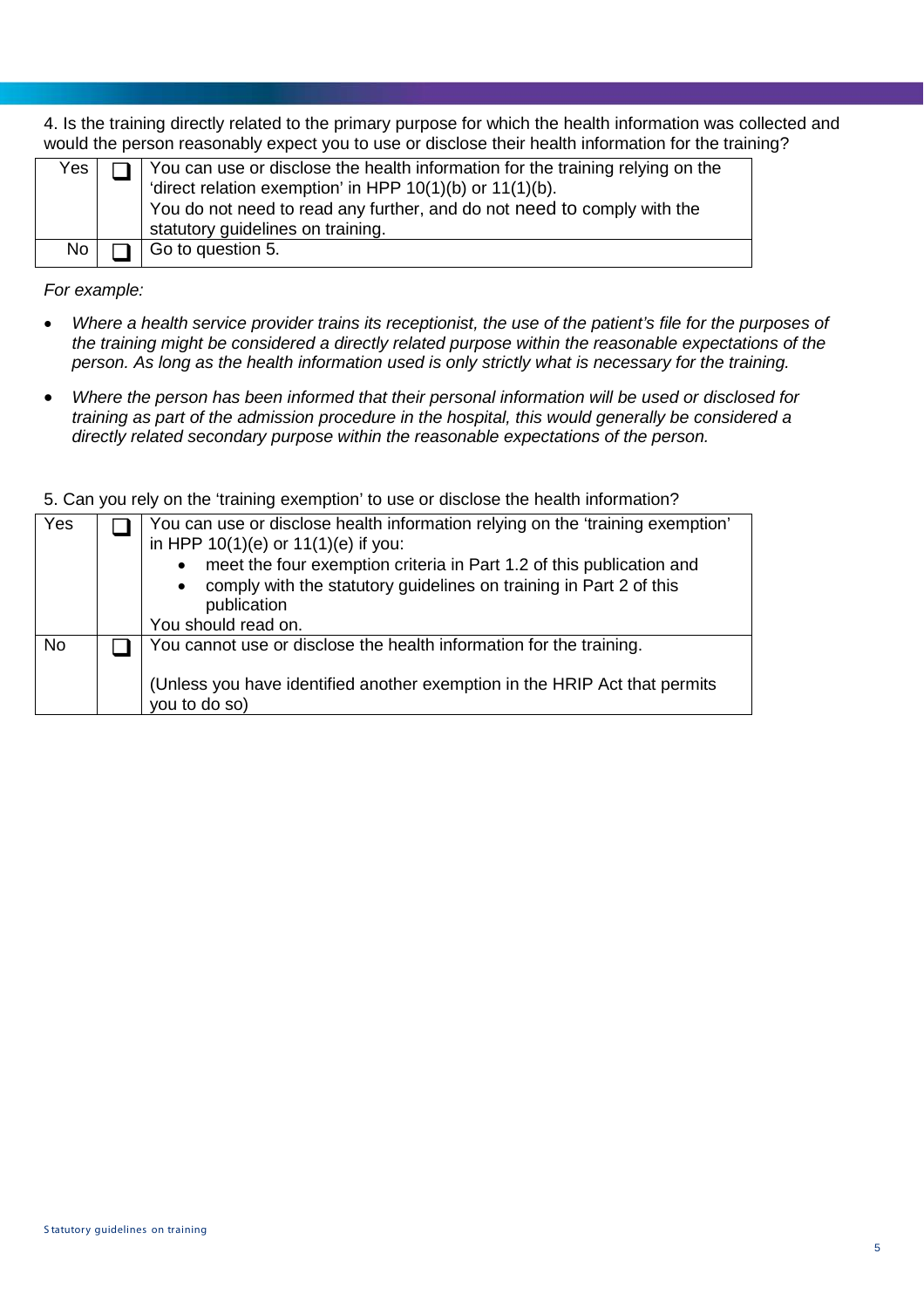## <span id="page-5-0"></span>**1.2 When can I rely on the 'training exemption' and the statutory guidelines on training?**

Under the 'training exemption' you can use or disclose health information, without the consent of the person, for the secondary purpose of training if **all** the following four criteria are met.

## **Criteria 1**

The use or disclosure is reasonably necessary for the training of employees of the organisation or persons working with the organisation.

## **Criteria 2**

You have taken reasonable steps to de-identify the information, or the purpose of the training cannot be served by using or disclosing de-identified information and it is impracticable to seek the consent of the person to the use or disclosure.

## **Criteria 3**

If the information could reasonably be expected to identify individuals, the information is not published in a generally available publication.

## **Criteria 4**

The use or disclosure of the health information is in accordance with the statutory guidelines on training.

Please note that you must meet **all four** criteria to use or disclose health information relying on the 'training exemption'. The key terms in the criteria are explained in Part 1.3.

These four criteria are a summary of the requirements of the 'training exemption'. Please see Appendix A for the full text of the exemption.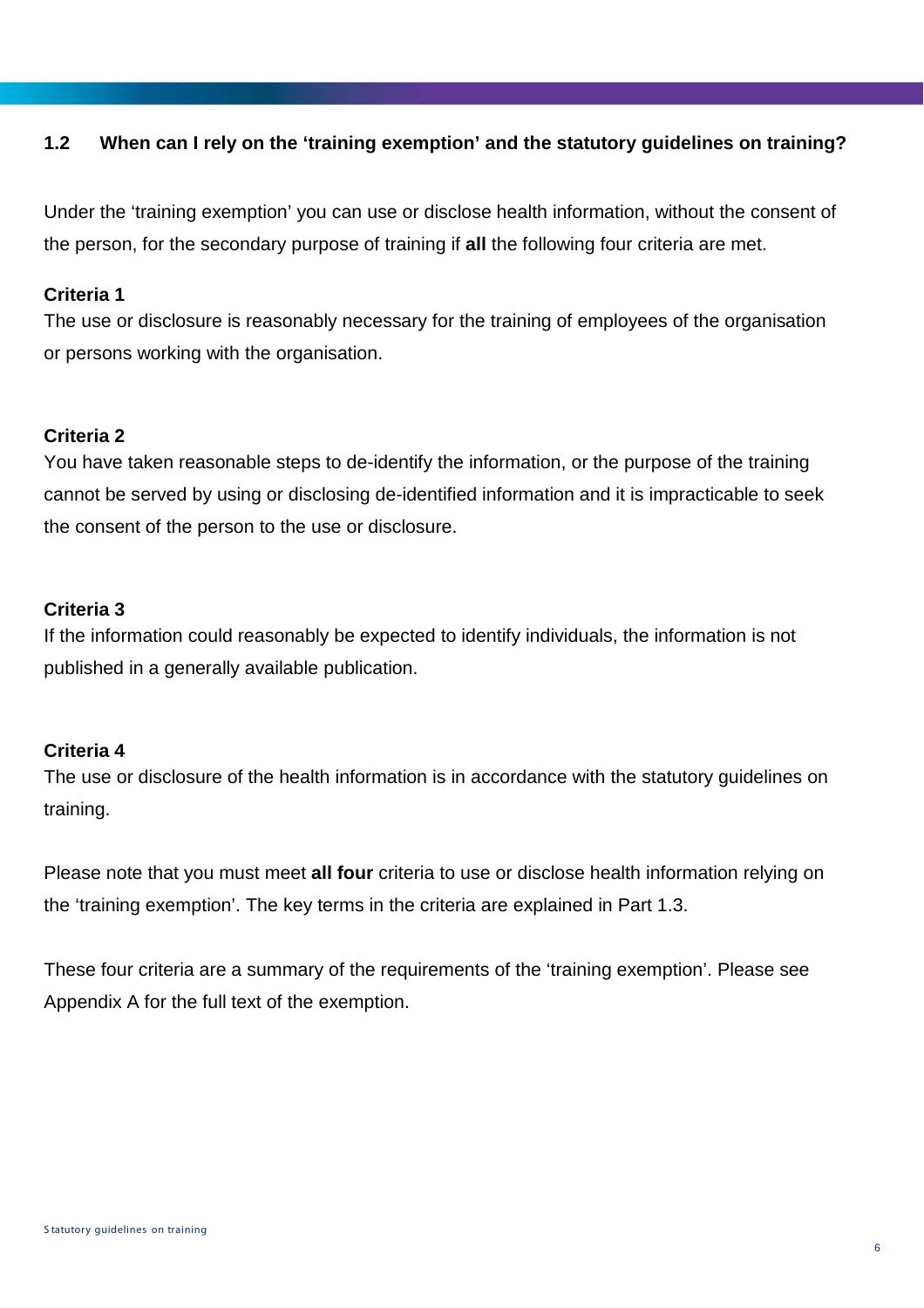## <span id="page-6-0"></span>**1.3 Key terms in the 'training exemption' explained**

To help you decide whether you can rely on the 'training exemption' to use or disclose information, the key terms contained in the 'training exemption' are explained below.

## **Is the use or disclosure 'reasonably necessary'?**

When deciding whether the use or disclosure is 'reasonably necessary', consider to what degree the health information is needed for the training activity. For example sometimes training may be just as effectively provided using hypothetical case studies.

## **What is meant by 'training'?**

'Training' means any course, instruction or work experience offered by or in connection with an organisation for the purpose of teaching or education.

For example an induction or orientation course for new employees, grand rounds, the opportunity to observe the provision of health services or attend an educational case conference.

## **Who are 'employees of the organisation or persons working with the organisation'?**

The 'training exemption' covers the training of both 'employees' and 'persons working with the organisation' meaning people who may not be employees but who are providing a service to the organisation and / or working in conjunction with the organisation. The 'training exemption' therefore covers the training of people:

- employed on a contract
- working on a part time or casual basis
- working on commission
- students in medicine, nursing, and other related health professionals undertaking a clinical practice placement in a hospital
- health care professionals returning to their profession after a prolonged absence
- overseas students on scholarship or training visas.

It is important to recognise that the 'training exemption' does **not** provide a basis for disclosing health information to persons who are **not** working with the organisation.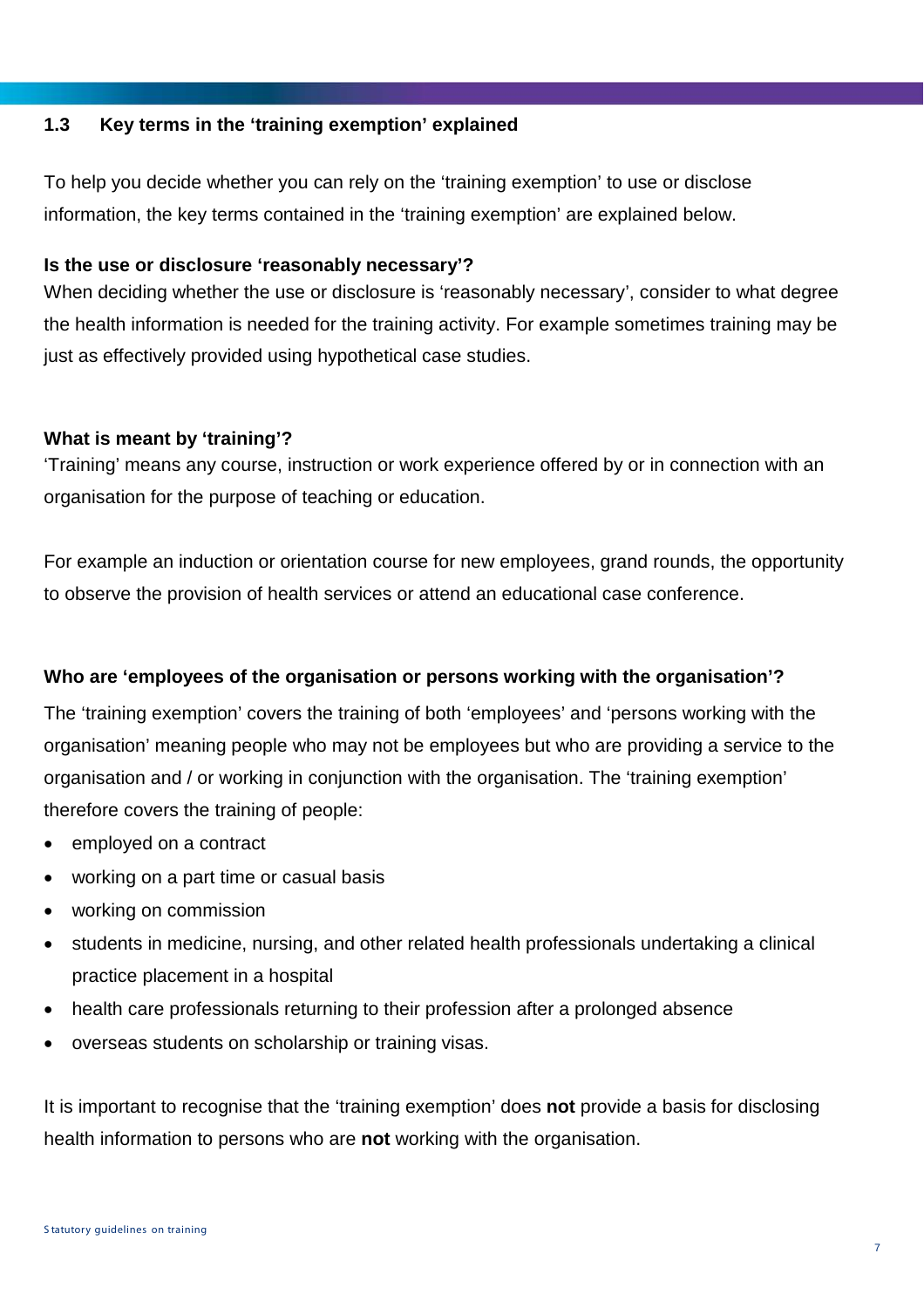## **Could de-identified information be used?**

*If the training can be provided by using or disclosing de-identified information, then you should proceed this way. This may involve you converting 'identifiable' information (information that allows identification of a specific individual) into 'de-identified' information. De-identified information is information from which identifiers have been permanently removed, or where identifiers have never been included. De-identified information cannot be re-identified.*

However sometimes de-identified information cannot achieve the purpose of the training. An obvious example is where the training involves direct patient contact.

## **What are 'reasonable steps to de-identify'?**

When de-identifying information, you should consider the capacity of the person or organisation receiving the information to re-identify it or re-link it to identifiable information. Removing the name and address may not always be enough, particularly if there are unusual features in the case, a small population, or there is a discussion of a rare clinical condition. Reasonable steps to de-identify might also include removing other features, such as date of birth, ethnic background, and diagnosis that could otherwise allow an individual to be identified in certain circumstances.

#### **When is it 'impracticable to seek consent'?**

The fact that seeking consent is inconvenient or would involve some effort or expense is not of itself sufficient to warrant it 'impracticable'. Some examples of where it might be impracticable to seek consent include if:

- the individual is unconscious
- the age and / or volume of the information is such that it would be very difficult or even impossible to track down all the individuals involved
- there are no current contact details for the individuals in question and there is insufficient information to get up-to-date contact details
- a complete sample is essential to the integrity and success of the training and the training would not be possible if any of the subjects refused to allow their information to be used.

#### **What is a 'generally available publication'?**

A 'generally available publication' is defined in section 4 of the HRIP Act to mean a publication that is generally available to members of the public, either in paper or electronic form.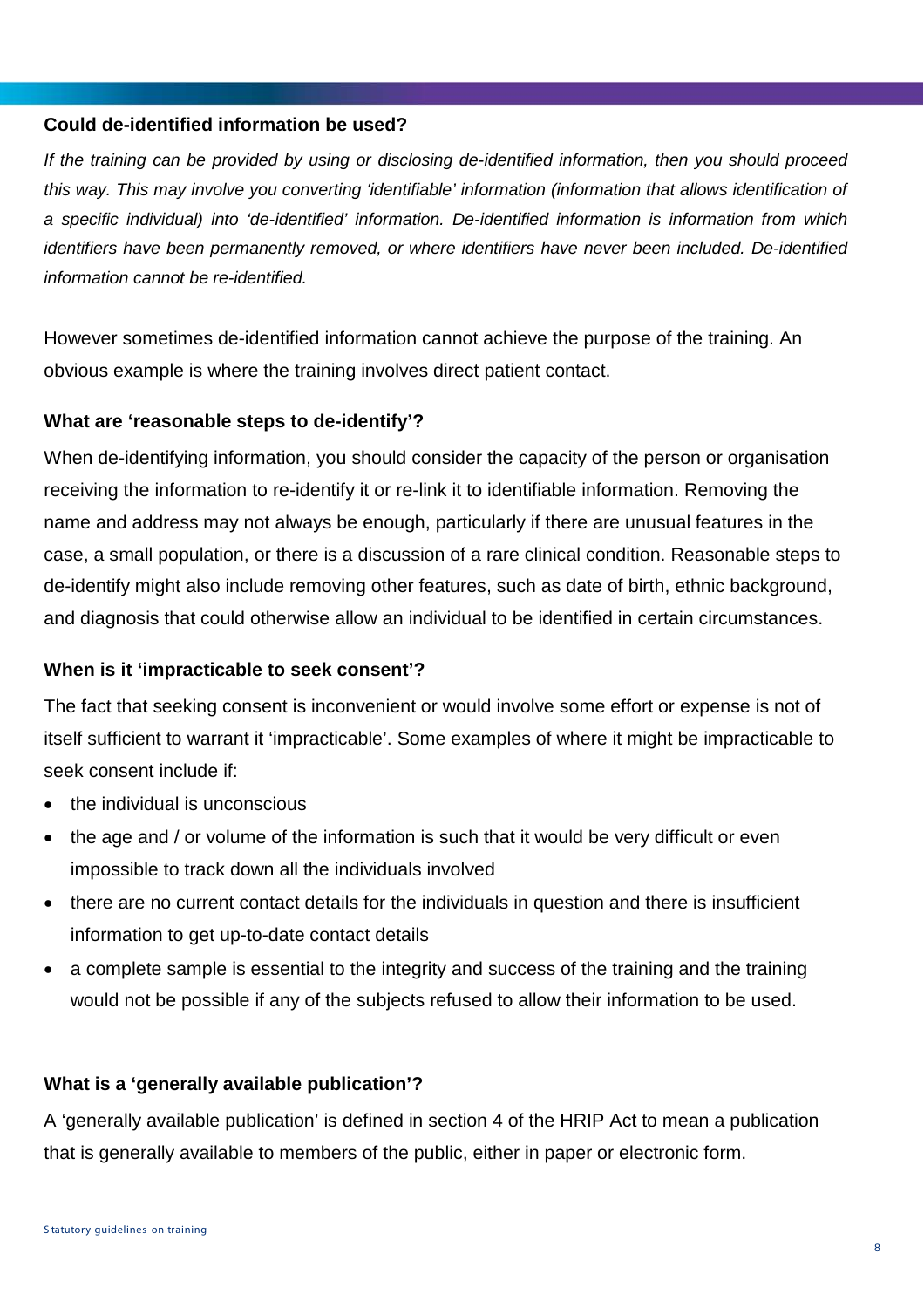## **What does 'in accordance with the statutory guidelines on training' mean?**

The statutory guidelines on training are legally binding. You must comply with them to lawfully use or disclose health information relying on the 'training exemption'. They are contained in Part 2 of this publication.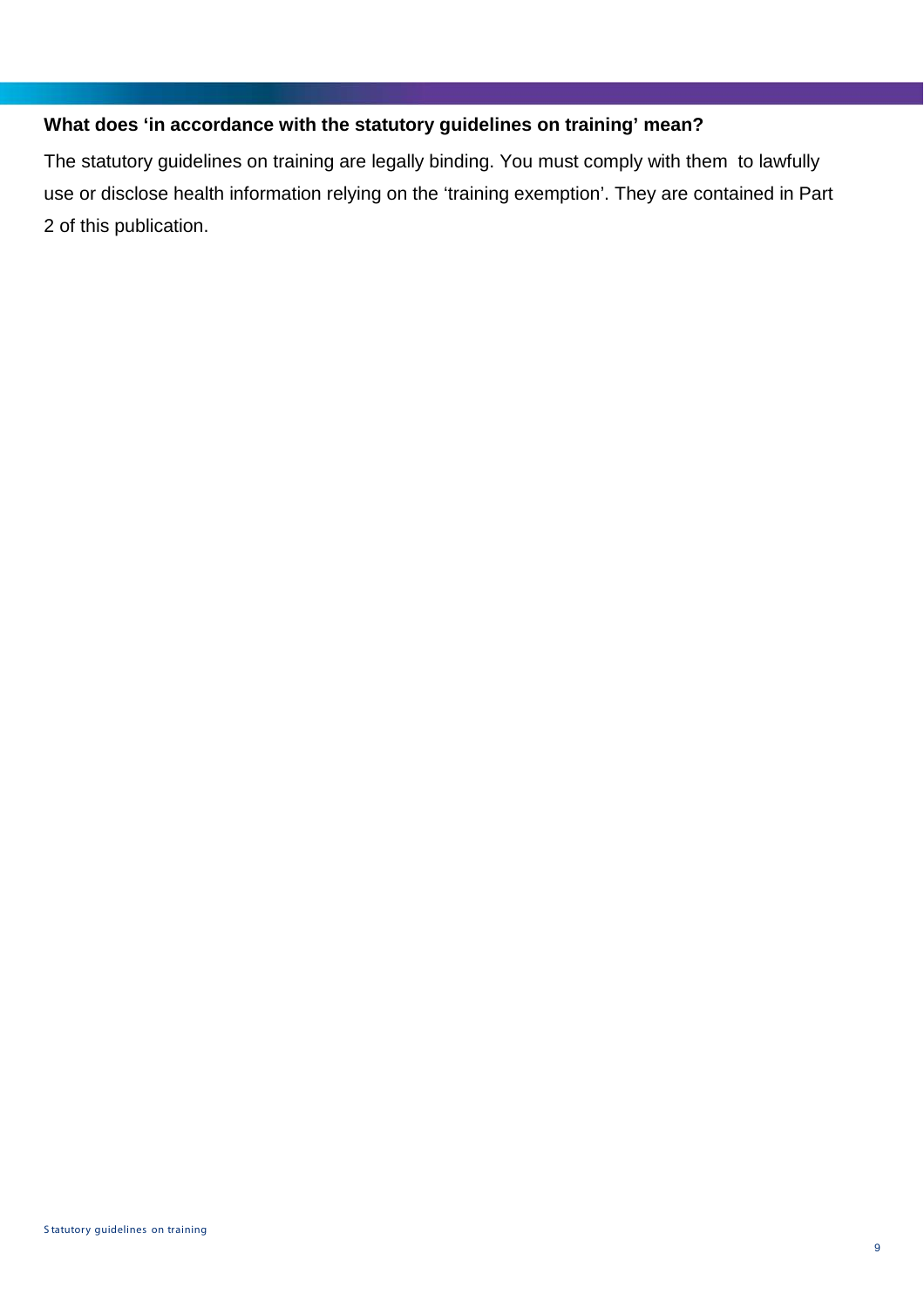## <span id="page-9-0"></span>**Some examples of where the 'training exemption' and the statutory guidelines on training might apply**

You might need to rely on the 'training exemption' and comply with the statutory guidelines on training if:

- You are conducting an orientation or induction course for employees or persons working with your organisation. It is reasonably foreseeable that this might involve them seeing or having access to identifying health information. De-identified information will not serve the purpose and it is impracticable to seek the consent of the individual(s) that the health information relates to.
- Your organisation offers clinical practice placements to students in medicine, nursing and other health professions. It is reasonably foreseeable that the students might access identifying health information in a number of ways as part of their training including:
	- o observing the provision of health services to patients or clients;
	- o directly providing health services to a patient or client;
	- $\circ$  as a member of a team that is providing health services to a patient or client;
	- o attending case conferences and team meetings where patient management issues are discussed
	- o attending demonstrations of, or learning to use, clinical and administrative information systems relevant to their role; and
	- o in reviewing client records.

There may be some circumstances where seeking consent is impracticable (for example where the patient is unconscious). De-identified information will not serve the purpose, and yet the training experience is considered to be a particularly valuable one (this may occur most frequently in accident and emergency placements).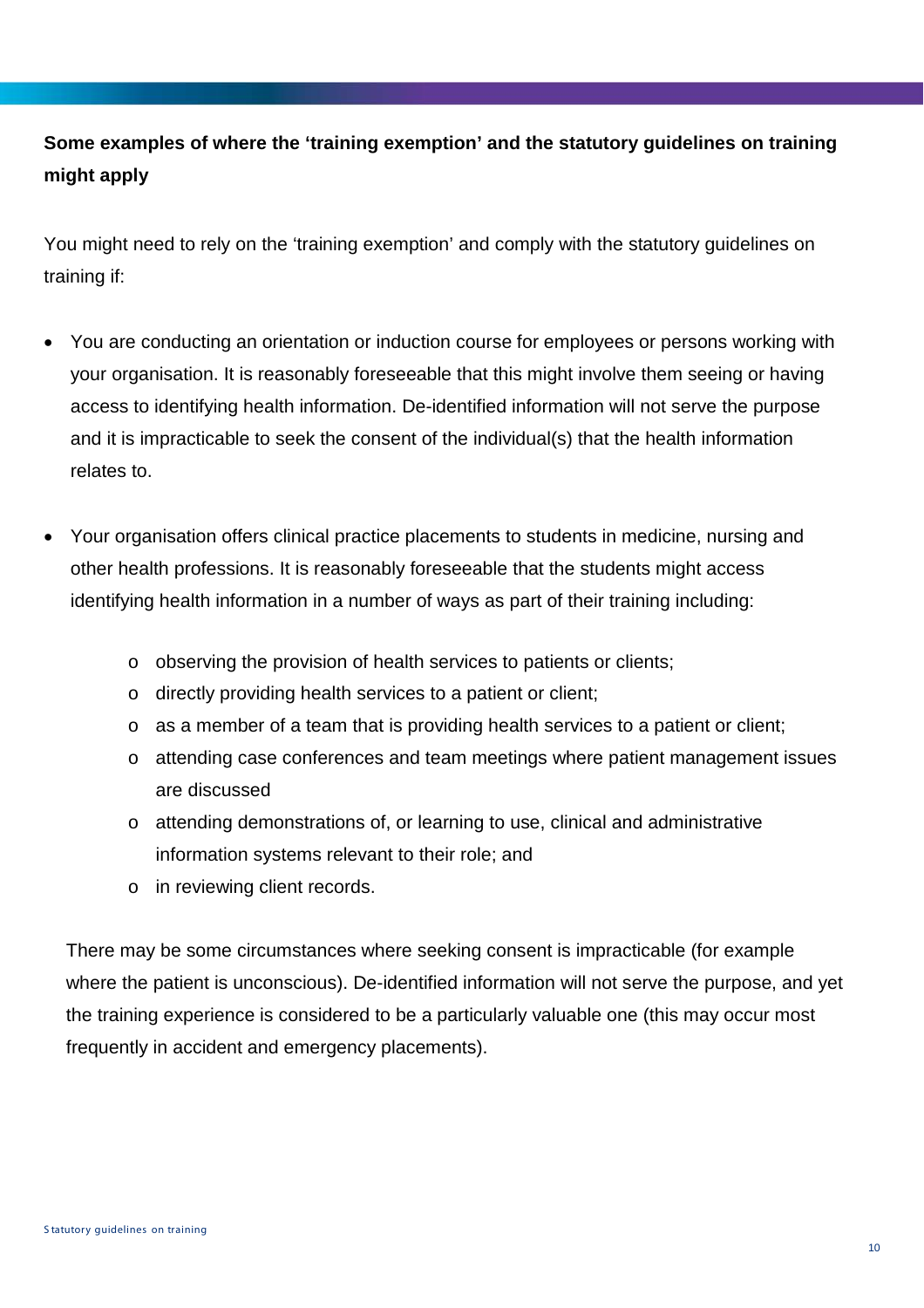## <span id="page-10-0"></span>**PART 2: STATUTORY GUIDELINES ON TRAINING**

## **1. Application of the statutory guidelines on training**

- 1.1 Organisations seeking to use or disclose health information relying on the 'training exemption' in Health Privacy Principle 10(1)(e) or Health Privacy Principle 11(1)(e) must do so in accordance with these statutory guidelines on training.
- 1.2 The 'training exemption' and these statutory guidelines on training regulate the situation where the purpose of the training cannot be served by using or disclosing de-identified information and where it is impracticable to seek the consent of the person to the use or disclosure of their health information for the training.
- 1.3 Failure to comply with these statutory guidelines constitutes a breach of the Health Privacy Principles and the HRIP Act.

## **2. Respect for dignity and personal privacy**

- 2.1 Each time an organisation uses or discloses a person's health information without their consent for the purposes of training, the public interest in training is being given priority over the public interest in the protection of privacy. It is important for organisations to recognise this, and to only use and disclose health information in such circumstances where the training experience is considered to be a particularly valuable one.
- 2.2 An overriding obligation for organisations using or disclosing health information for training is at all times to respect the dignity and privacy of the individual to the greatest extent possible.

## **3. Undertaking to be signed by employees and persons working with the organisation**

3.1 Prior to using or disclosing health information in the circumstances covered by the 'training exemption', organisations must ensure that each employee and person working with the organisation who will be trained or who will access the health information during the training process, signs an undertaking stating that they have been made aware of the requirements of the Health Privacy Principles in the HRIP Act, and that they understand they are required to comply with them.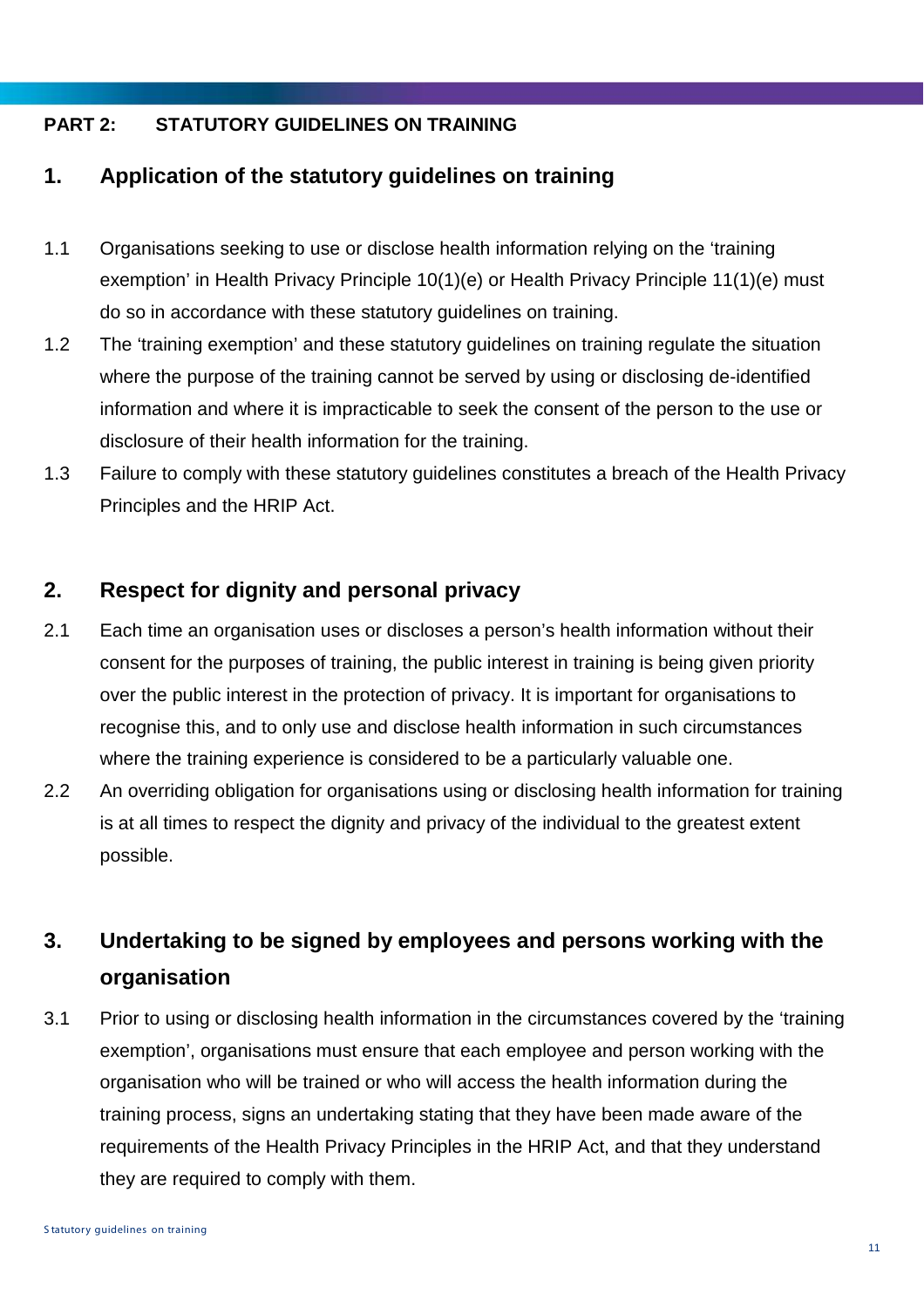- 3.2 Specifically, the undertaking must state that the employee or person working with the organisation:
	- (a) is aware of the general requirements of the Health Privacy Principles and these statutory guidelines on training; and
	- (b) recognises that a failure to comply with the Health Privacy Principles and these statutory guidelines on training will be a breach of the HRIP Act; and
	- (c) understands that they are only entitled to access health information necessary or essential to them properly fulfilling the terms of their work/placement; and
	- (d) undertakes not to disclose health information obtained in the course of the training, except as authorised by law; and
	- (e) undertakes to minimise the taking of notes (or other forms of record) containing identifying data; and where such notes (or other forms of record) containing identifying data are made, undertakes to de-identify these before removing them from the organisation's premises; and
	- (f) undertakes to handle the health information in accordance with any information privacy and security policies or procedures operating within the organisation; and
	- (g) undertakes that if the information could reasonably be expected to identify individuals, that the information will not be published in a generally available publication.
- 3.3The terms of this undertaking may be incorporated into any existing agreement or contract that the organisation has or will enter into with employees or persons working with the organisation.

## **4. Other conditions imposed on use and disclosure by organisations**

- 4.1 Organisations seeking to use or disclose health information relying on the 'training exemption' in Health Privacy Principle 10(1)(e) or Health Privacy Principle 11(1)(e) must:
	- (a) be reasonably satisfied that the person or organisation conducting the training will make those being trained aware of the privilege that they are being granted; and
	- (b) where the organisation itself is providing the training, take reasonable steps to ensure that any notes (or other forms of record) containing identifying data and made by persons accessing the information are kept to a minimum.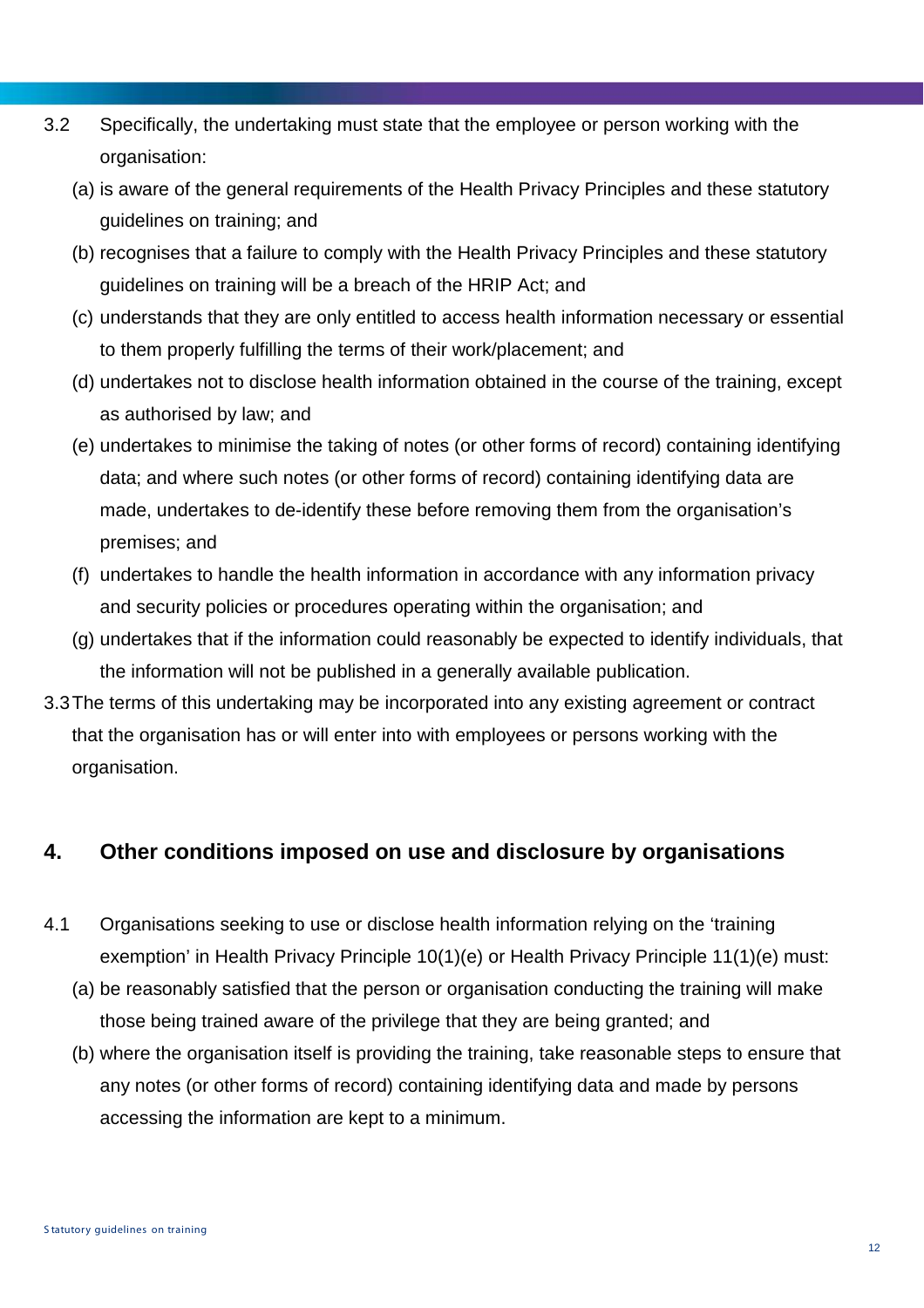- 4.2 Where disclosure is being contemplated, the disclosing organisation must reasonably believe that:
	- (a) the recipient of the information will not further disclose the information; and
	- (b) the recipient will apply appropriate security measures for the protection of that health information (appropriate security measures may include locked filing cabinets and/or electronic security such as password protection, electronic audit trails and virus protection); and
	- (c) the recipient will comply with the other requirements contained in these statutory guidelines on training.

## **5. Organisation may decline to disclose**

5.1 An organisation from which health information is sought for the purposes of the training of employees of the organisations or persons working with the organisation may decline to agree to the information it holds being used or disclosed, even where that use or disclosure would be in accordance with the Health Privacy Principles and these statutory guidelines on training.

## **Best practice tip – prepare a statement of reasons**

One way for organisations to monitor their own compliance with the statutory guidelines on training is by preparing a statement of reasons setting out any uses and disclosures under the 'training exemption'.

In the case of student placements, the statement of reasons could be prepared in conjunction with the teaching institution seeking to arrange the student / clinical practice placement.

The statement of reasons gives organisations the opportunity to:

(a) identify the circumstances in which the organisation uses or discloses identifying health information without consent for the purposes of training, and review these circumstances where necessary; and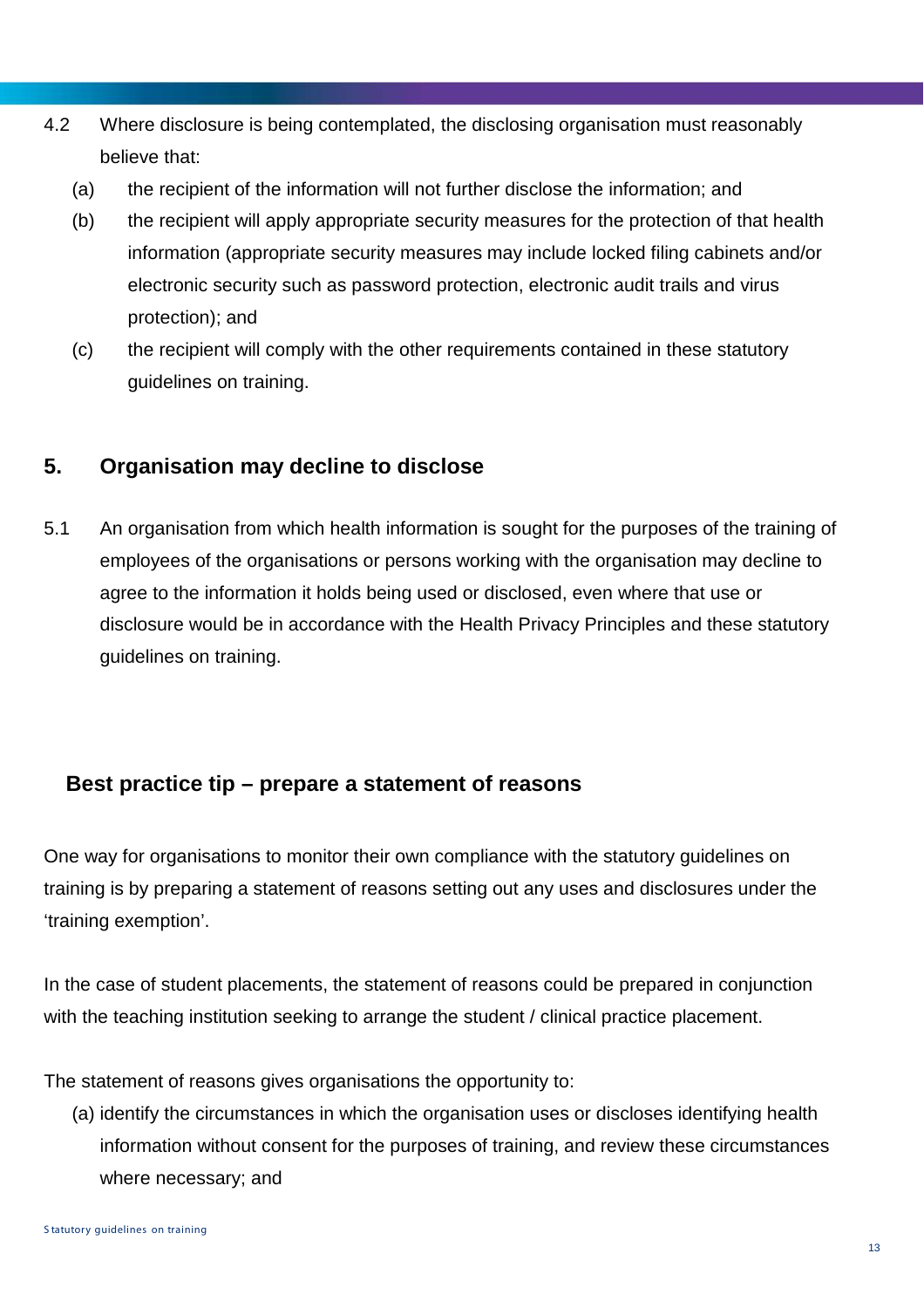- (b) explain to patients, clients and other members of the public the valuable training and educational experience to be gained where employees and persons working with the organisation are able to train in a "real life environment"; and
- (c) ensure that patients, clients and other members of the public are fully aware that their health information will only be used without their consent for training in limited and exceptional circumstances as regulated by these statutory guidelines on training.

The statement of reasons could be made available to members of the public (for example as a pamphlet, or on a website) or incorporated into the organisation's privacy policy document(s).

The statement of reasons could contain the following information:

- (a) reference to these statutory guidelines on training;
- (b) a summary of the training to be conducted, the purpose of that training, and the value in the training experience;
- (c) an outline of the type of health information that is to be used or disclosed;
- (d) the reasons for believing that the requirements of HPP10(1)(e) and HPP11(1)(e) have been met (having regard to the 4 criteria set out in Part 1 of this publication)
- (e) the position / category of the person/s who will be responsible for conducting the training;
- (f) the position / category of the person/s who will be trained;
- (g) the steps taken to ensure that the security of the health information will be maintained;

Organisations could prepare a generic statement of reasons covering classes of person and classes of training and revise this on an annual basis.